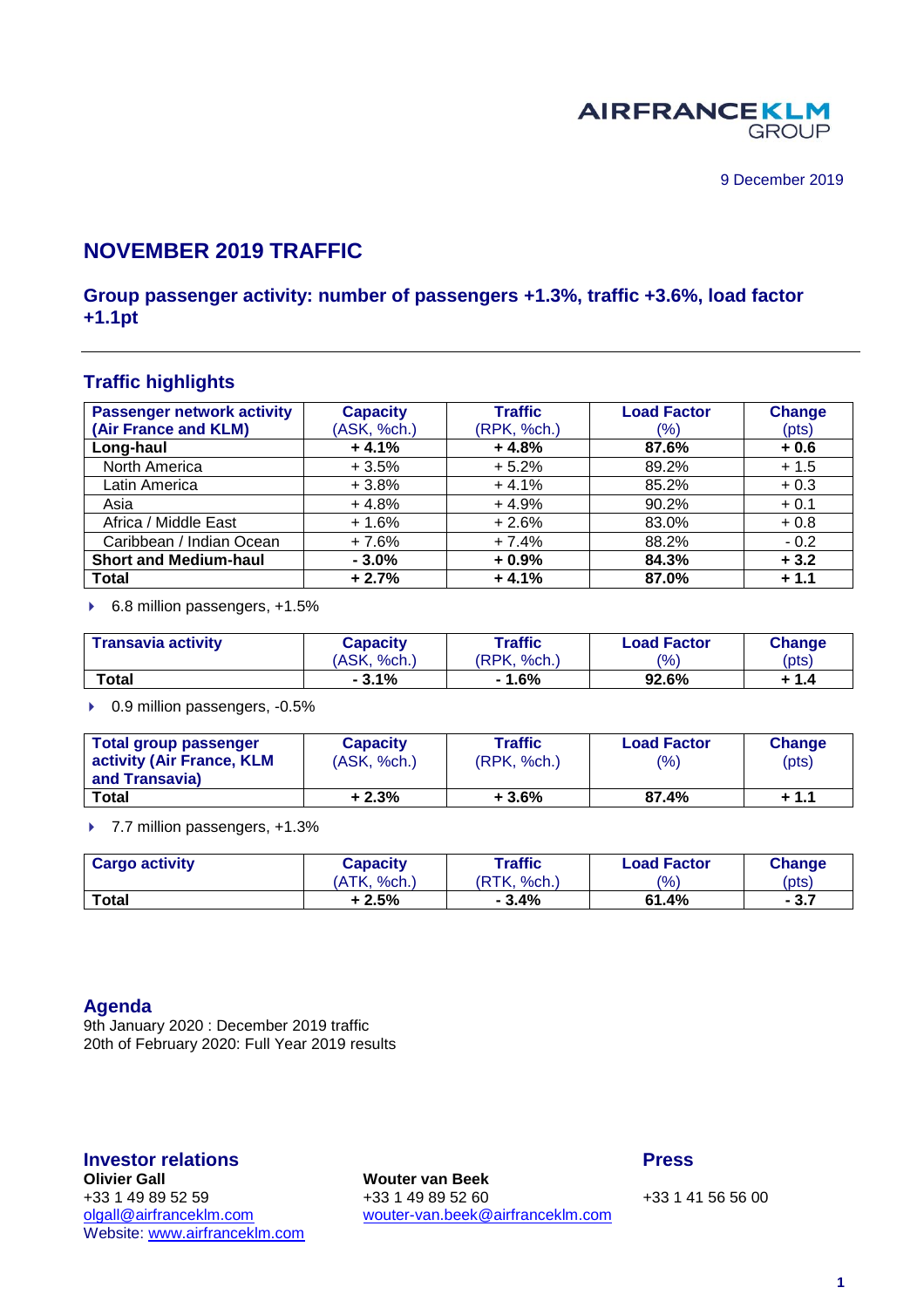#### **STATISTICS**

## **Passenger network activity\***

|                                   |        | <b>November</b> |           |         | Year to date |           |
|-----------------------------------|--------|-----------------|-----------|---------|--------------|-----------|
| Total Passenger network*          | 2019   | 2018            | Variation | 2019    | 2018         | Variation |
| Passengers carried ('000s)        | 6.844  | 6,741           | 1.5%      | 80,746  | 78,833       | 2.4%      |
| Revenue pax-kilometers (m RPK)    | 20,896 | 20,077          | 4.1%      | 241,872 | 234,619      | 3.1%      |
| Available seat-kilometers (m ASK) | 24,016 | 23,379          | 2.7%      | 274,505 | 267,854      | 2.5%      |
| Load factor (%)                   | 87.0%  | 85.9%           | 1.1       | 88.1%   | 87.6%        | 0.5       |
| Long-haul                         |        |                 |           |         |              |           |
| Passengers carried ('000s)        | 2,262  | 2,158           | 4.8%      | 25,932  | 25,161       | 3.1%      |
| Revenue pax-kilometers (m RPK)    | 17,144 | 16,359          | 4.8%      | 195,703 | 189,812      | 3.1%      |
| Available seat-kilometers (m ASK) | 19,563 | 18,790          | 4.1%      | 220,141 | 214,246      | 2.8%      |
| Load factor (%)                   | 87.6%  | 87.1%           | 0.6       | 88.9%   | 88.6%        | 0.3       |
| <b>North America</b>              |        |                 |           |         |              |           |
| Passengers carried ('000s)        | 631    | 599             | 5.3%      | 8,089   | 7,638        | 5.9%      |
| Revenue pax-kilometers (m RPK)    | 4,499  | 4,276           | 5.2%      | 57,486  | 54,461       | 5.6%      |
| Available seat-kilometers (m ASK) | 5,042  | 4,871           | 3.5%      | 64,319  | 61,121       | 5.2%      |
| Load factor (%)                   | 89.2%  | 87.8%           | 1.5       | 89.4%   | 89.1%        | 0.3       |
| <b>Latin America</b>              |        |                 |           |         |              |           |
| Passengers carried ('000s)        | 304    | 290             | 4.7%      | 3,338   | 3,135        | 6.5%      |
| Revenue pax-kilometers (m RPK)    | 2,847  | 2.735           | 4.1%      | 31,691  | 30,006       | 5.6%      |
| Available seat-kilometers (m ASK) | 3,341  | 3,220           | 3.8%      | 35,618  | 33,370       | 6.7%      |
| Load factor (%)                   | 85.2%  | 84.9%           | 0.3       | 89.0%   | 89.9%        | (0.9)     |
| Asia / Pacific                    |        |                 |           |         |              |           |
| Passengers carried ('000s)        | 559    | 531             | 5.3%      | 6,093   | 5,891        | 3.4%      |
| Revenue pax-kilometers (m RPK)    | 4.843  | 4,618           | 4.9%      | 53,179  | 51,618       | 3.0%      |
| Available seat-kilometers (m ASK) | 5,372  | 5,128           | 4.8%      | 58,591  | 56,891       | 3.0%      |
| Load factor (%)                   | 90.2%  | 90.1%           | 0.1       | 90.8%   | 90.7%        | 0.0       |
| Africa / Middle East              |        |                 |           |         |              |           |
| Passengers carried ('000s)        | 459    | 453             | 1.5%      | 5,005   | 5,101        | (1.9%     |
| Revenue pax-kilometers (m RPK)    | 2,658  | 2,591           | 2.6%      | 28,395  | 28,832       | $(1.5\%)$ |
| Available seat-kilometers (m ASK) | 3,204  | 3,152           | 1.6%      | 33,656  | 34,546       | $(2.6\%)$ |
| Load factor (%)                   | 83.0%  | 82.2%           | 0.8       | 84.4%   | 83.5%        | 0.9       |
| Caribbean / Indian Ocean          |        |                 |           |         |              |           |
| Passengers carried ('000s)        | 309    | 286             | 8.3%      | 3,407   | 3,397        | 0.3%      |
| Revenue pax-kilometers (m RPK)    | 2.297  | 2,138           | 7.4%      | 24,952  | 24,895       | 0.2%      |
| Available seat-kilometers (m ASK) | 2,604  | 2,419           | 7.6%      | 27,956  | 28,318       | (1.3%)    |
| Load factor (%)                   | 88.2%  | 88.4%           | (0.2)     | 89.3%   | 87.9%        | 1.3       |
| <b>Short and Medium-haul</b>      |        |                 |           |         |              |           |
| Passengers carried ('000s)        | 4,582  | 4,583           | $(0.0\%)$ | 54,814  | 53,671       | 2.1%      |
| Revenue pax-kilometers (m RPK)    | 3,752  | 3,718           | 0.9%      | 46,170  | 44,806       | 3.0%      |
| Available seat-kilometers (m ASK) | 4,453  | 4,588           | $(3.0\%)$ | 54,364  | 53,608       | 1.4%      |
| Load factor (%)                   | 84.3%  | 81.0%           | 3.2       | 84.9%   | 83.6%        | 1.3       |

\* Air France and KLM

#### **Transavia activity**

|                                   | <b>November</b> |       |           |        | Year to date |           |
|-----------------------------------|-----------------|-------|-----------|--------|--------------|-----------|
| Transavia                         | 2019            | 2018  | Variation | 2019   | 2018         | Variation |
| Passengers carried ('000s)        | 870             | 875   | $(0.5\%)$ | 15.713 | 14.933       | 5.2%      |
| Revenue pax-kilometers (m RPK)    | 1.646           | .673  | .6%       | 28.669 | 26.694       | 7.4%      |
| Available seat-kilometers (m ASK) | .777            | .834  | $(3.1\%)$ | 31.031 | 28.931       | 7.3%      |
| Load factor (%)                   | 92.6%           | 91.2% | 1.4       | 92.4%  | 92.3%        | 0.1       |

## **Total group passenger activity\*\***

|                                   | <b>November</b> |        |           |         | Year to date |           |
|-----------------------------------|-----------------|--------|-----------|---------|--------------|-----------|
| Total group**                     | 2019            | 2018   | Variation | 2019    | 2018         | Variation |
| Passengers carried ('000s)        | 7.714           | 7.616  | .3%       | 96.459  | 93.765       | 2.9%      |
| Revenue pax-kilometers (m RPK)    | 22.542          | 21,749 | 3.6%      | 270.541 | 261.313      | 3.5%      |
| Available seat-kilometers (m ASK) | 25.793          | 25.213 | 2.3%      | 305.536 | 296.786      | 2.9%      |
| Load factor (%)                   | 87.4%           | 86.3%  | 1.1       | 88.5%   | 88.0%        | 0.5       |

\*\* Air France, KLM and Transavia

#### **Cargo activity**

|                            | <b>November</b> |       |           |        | Year to date |           |
|----------------------------|-----------------|-------|-----------|--------|--------------|-----------|
| <b>Total Group</b>         | 2019            | 2018  | Variation | 2019   | 2018         | Variation |
| Revenue tonne-km (m RTK)   | 739             | 765   | $(3.4\%)$ | 7.733  | 7,891        | $(2.0\%)$ |
| Available tonne-km (m ATK) | .202            | .173  | 2.5%      | 13.354 | 13.156       | .5%       |
| Load factor (%)            | 61.4%           | 65.2% | (3.7)     | 57.9%  | 60.0%        | (2.1`     |